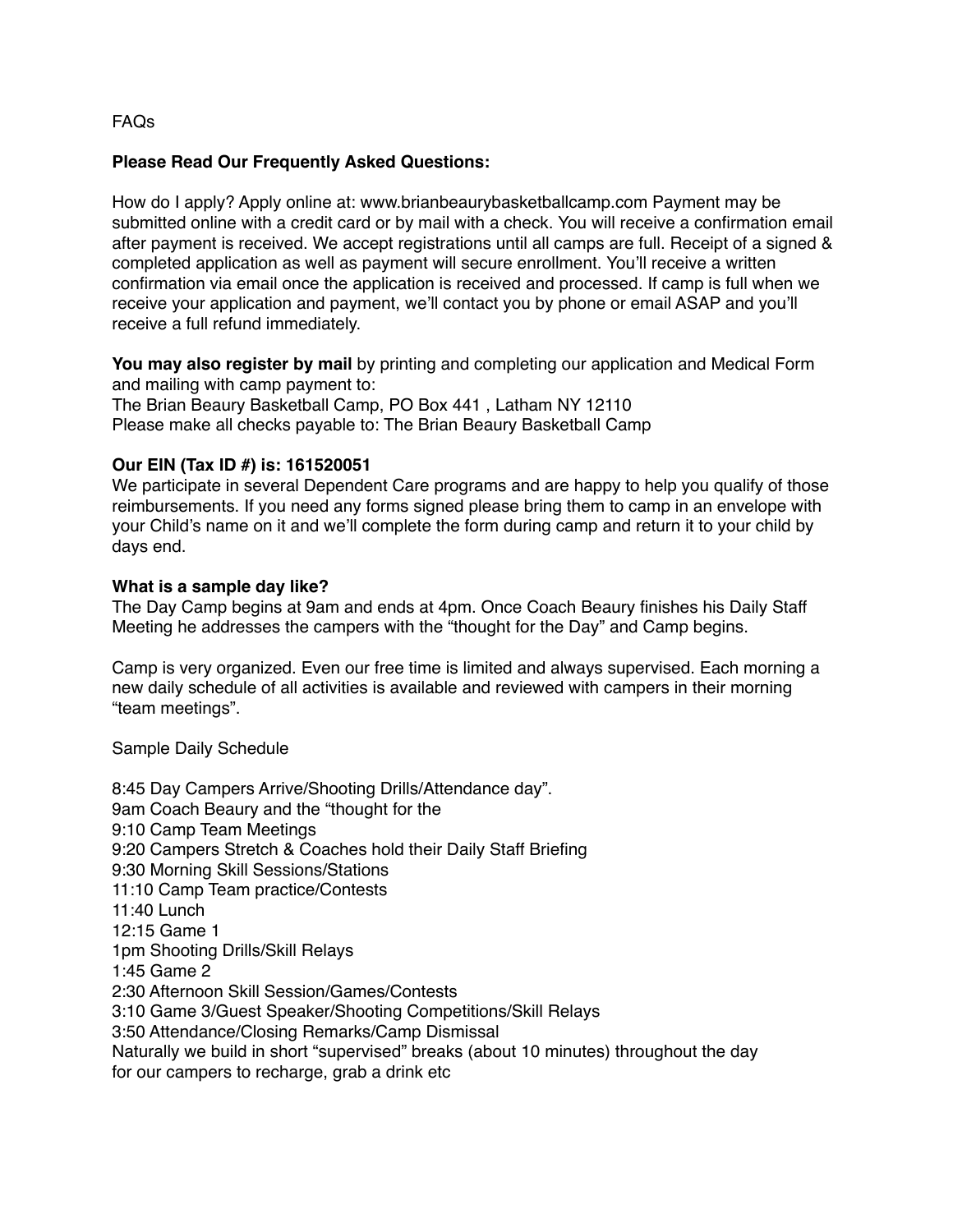# **My child is a Center/Point Guard/Shooting Guard, etc. Will you have specialized training for them?**

We are a fundamentals camp. We will teach the fundamentals of each position to our campers. Coach Beaury believes that all players, regardless of size or position, must be able to dribble, pass and shoot as well as run, defend and rebound. We will work with each camper on any additional skills they wish to work on while at camp. Each day there are opportunities for our coaches to work on individual skills with our campers.

# **What do Campers bring to camp? What should they wear?**

Campers should dress ready to play basketball each day before they arrive at camp. They will not need to bring basketballs. we have 100's of balls including all "Official Leather Game Balls" for games and competition.

## **Are meals included?**

No, meals are not included in the price of camp. Campers can bring their own meals, etc. or choose to purchase lunch, snacks and drinks during lunch & breaks at the Camp Concession. Available daily will be items like Pizza, Hot Dogs, snacks, fruit, drinks, etc. for purchase at the camp concession each day. Campers will have access to plenty of (free) cold water throughout the day and our Camp Concession during lunch and supervised breaks. On average, no more than \$5.00 a day is enough for campers to buy lunch, drinks, snacks, etc.

# **Is there Early Drop off or Late Pick Up?**

**We strive to accommodate the schedules of all our parents. We have staff at camp by 8am each day. We'll never leave until all our campers are safely picked up each day but we'd like to allow our staff to go home by 5pm. There will be a \$25.00 Fee for drop off before 8:30am and pick up after 4:30pm.** 

## **Do I need to submit an application and release form and answer health information in order for my child to participate in camp?**

Yes, in order to participate, parents/guardians are required to submit our completed application and health questions and release forms prior to the start of camp. These required forms are part of the online registration or are in our brochure for those who register by mail. While not required to attend camp, you may forward us a copy of your child's physical to attend camp. You DO NOT need to make a Dr's appointment prior to attending camp.

## **What happens if my child is injured or sick during camp?**

We have a a Registered Nurse present throughout the duration of camp and will be prepared to deal with any emergencies that should arise. Our location is minutes from Albany Medical Center, Saint Peter's and Memorial Hospitals. In addition, most of our staff possess CPR and First Aid training as required by NYS in order to coach at a high school or college. Parents will be contacted in the event of an emergency. We meet all the requirements as a Certified Children's Camp and have thorough Camp Medical Plans in place.

Any Medications that your child may need to take during camp will be administered to the camper each time they need it. Each time this happens the camp medical staff will log it in our Medical Log.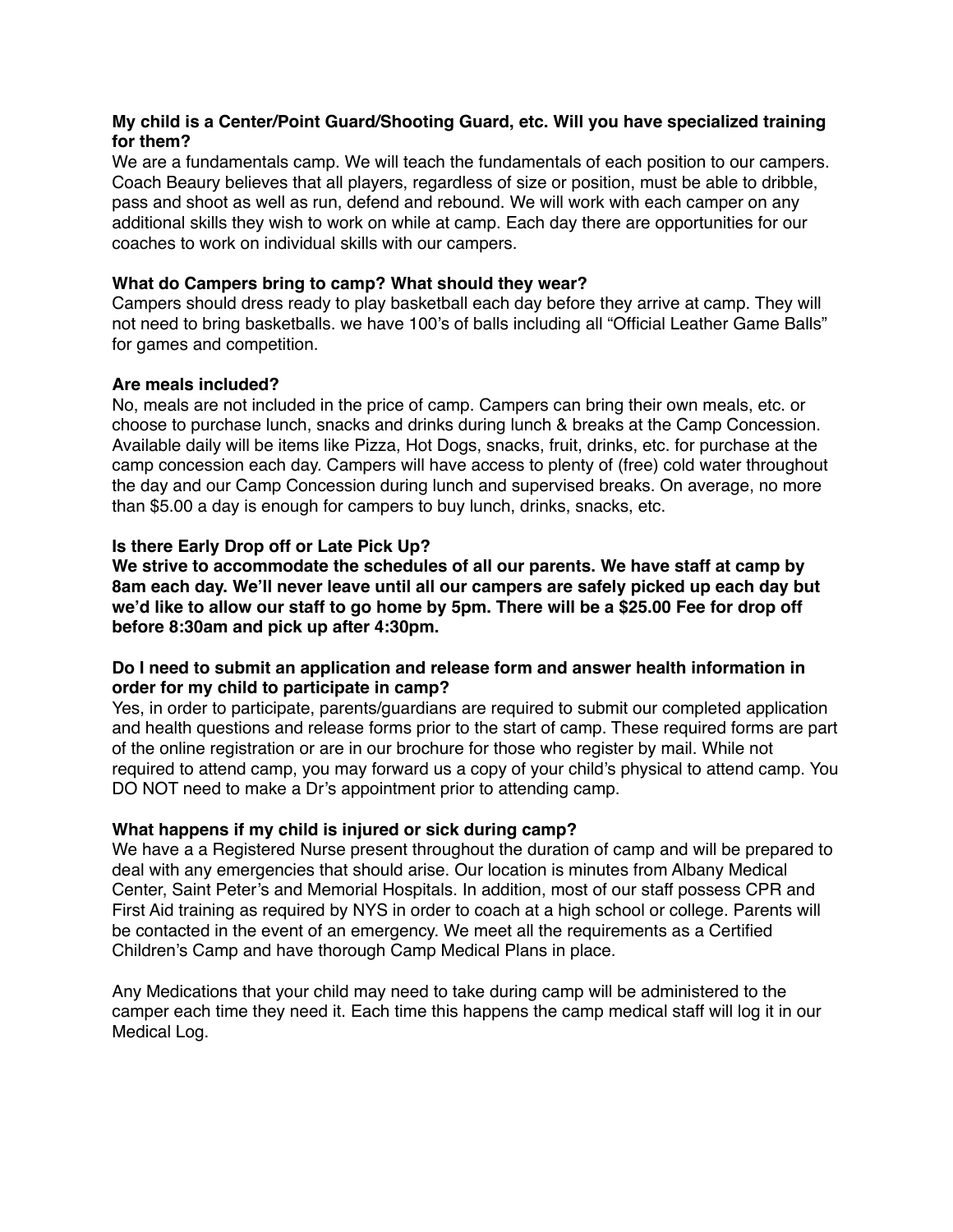All medications, including Asthma medications or Epi-Pens, should be handed to our camp medical director at check-in with instructions. All medications will be kept locked in our Camp Infirmary.

### **Can a camper arrive early or late?**

Yes. We have campers coming late and leaving early for many events including: Doctor or Dental appointments, Vacation Plans, All Star games, Baseball Games, Softball Games, Summer School, Summer League Games, etc. However, the camper will be responsible for making his own arrangements with regards to transportation. If campers need to leave early, we need a written request from a parent (email is acceptable;

**bbeaurybasketballcamp@gmail.com**) informing the director when the camper is being picked up and who is picking the camper up. **Parents may also inform our Co Directors, Alex Meehan or Tom Galvin in person (at drop off or pick up a day in advance)** about any special drop off/pick up arrangements for the next day. All final arrangements for pick up and drop off times and the appropriate locations will be made between camp directors and a parent in advance.

## **Are parents allowed to watch?**

While camp is for the camper's, parents can come to watch their child participate during any training and or games throughout the week. You should set this up in advance as access is limited between 9am and 4pm. Access during camp can be prearranged or in emergency attained by going through the Rensselaer Jr Sr High School Main office.

## **How can I reach camp staff or a camper during camp?**

Although we encourage our campers to only access their phones during breaks or lunch, Campers may have their own cell phones at the camp The camp and it's staff can not be responsible for lost or damaged phones during camp.

**Brian Beaury or Tom Galvin can be reached by voice or text at (518) 461-6132. Email is normally the quickest way to reach Brian Beaury, Camp Director: bbeaurybasketballcamp@gmail.com.**

## **Can I request a Teammate?**

Campers may request teammates when they complete their registration or email or write Coach Beaury. Teammates must be close in age, grade and/or ability. You may request up to 9 other players be on your team. Camp staff does it's best to accommodate all camper requests.

**REFUND POLICY:** It is the policy of The Brian Beaury Basketball Camp to refund those campers who are registered and withdraw from camp prior to July 1, 2022.

After July 1, 2022 it is our Camp Policy not to refund registrants who do not attend camp, except for health reasons preventing participation that are validated by a signed doctor's note received prior to the start of the week of camp registered for and approved by the Camp Director. Refunds are granted only for documented medical reasons and the documents must be received prior to the beginning of the week of camp your child is registered for. Requests for a refund with a documented medical reason after July 1, 2022 will be less a \$75.00 processing fee.